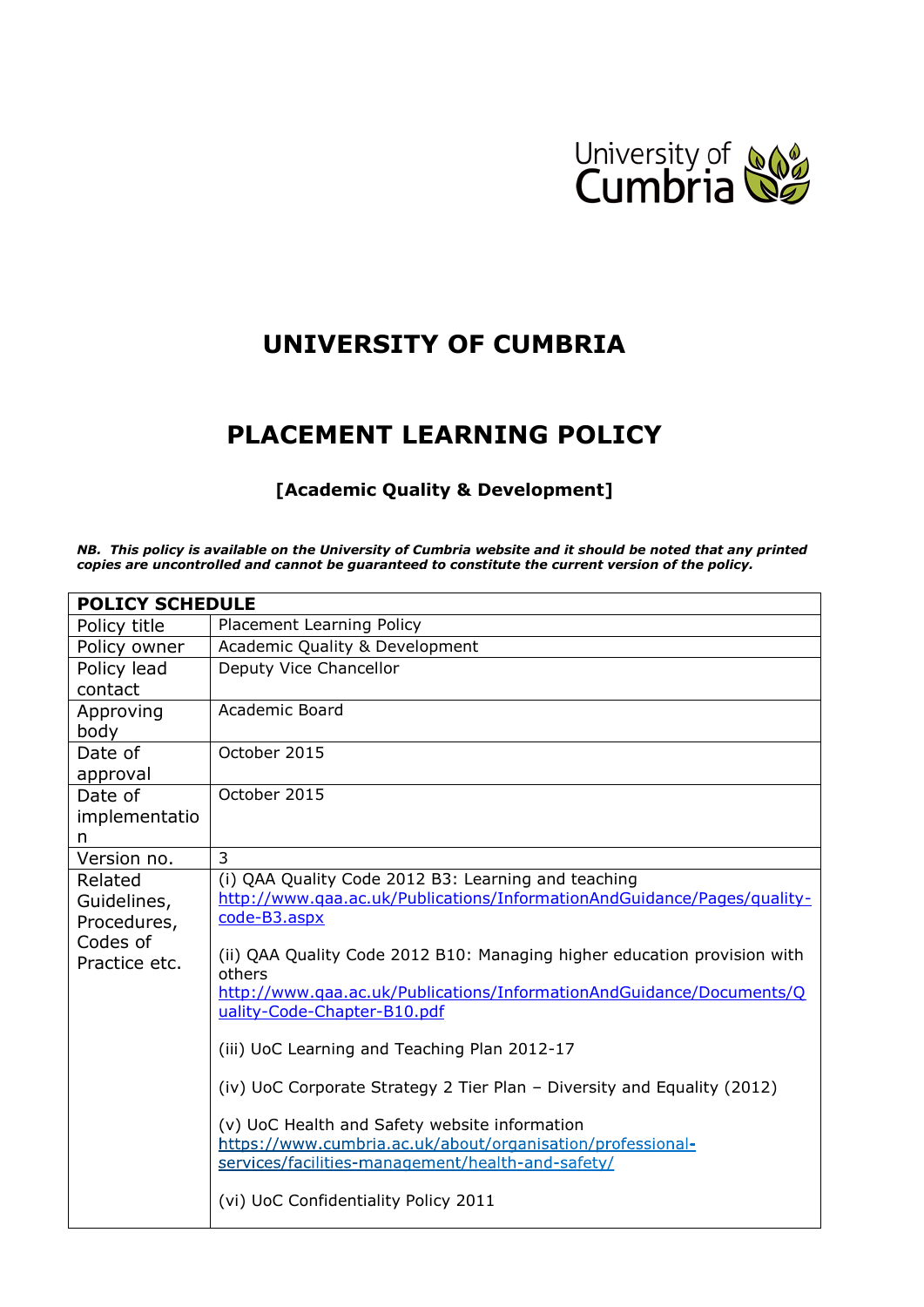|                    | (vii) UCEA H&S Guidance<br>http://www.ucea.ac.uk/en/publications/index.cfm/HSplace            |  |  |
|--------------------|-----------------------------------------------------------------------------------------------|--|--|
|                    | (viii) UoC Student Code of Conduct Student Code of Conduct &<br><b>Adjudication Procedure</b> |  |  |
|                    | (ix) <b>UoC Fitness to Practise Policy</b>                                                    |  |  |
|                    | (x) UoC Fitness to Study Policy                                                               |  |  |
|                    | (xi) UoC Fitness to Teach Policy                                                              |  |  |
| Review<br>interval | Three yearly basis                                                                            |  |  |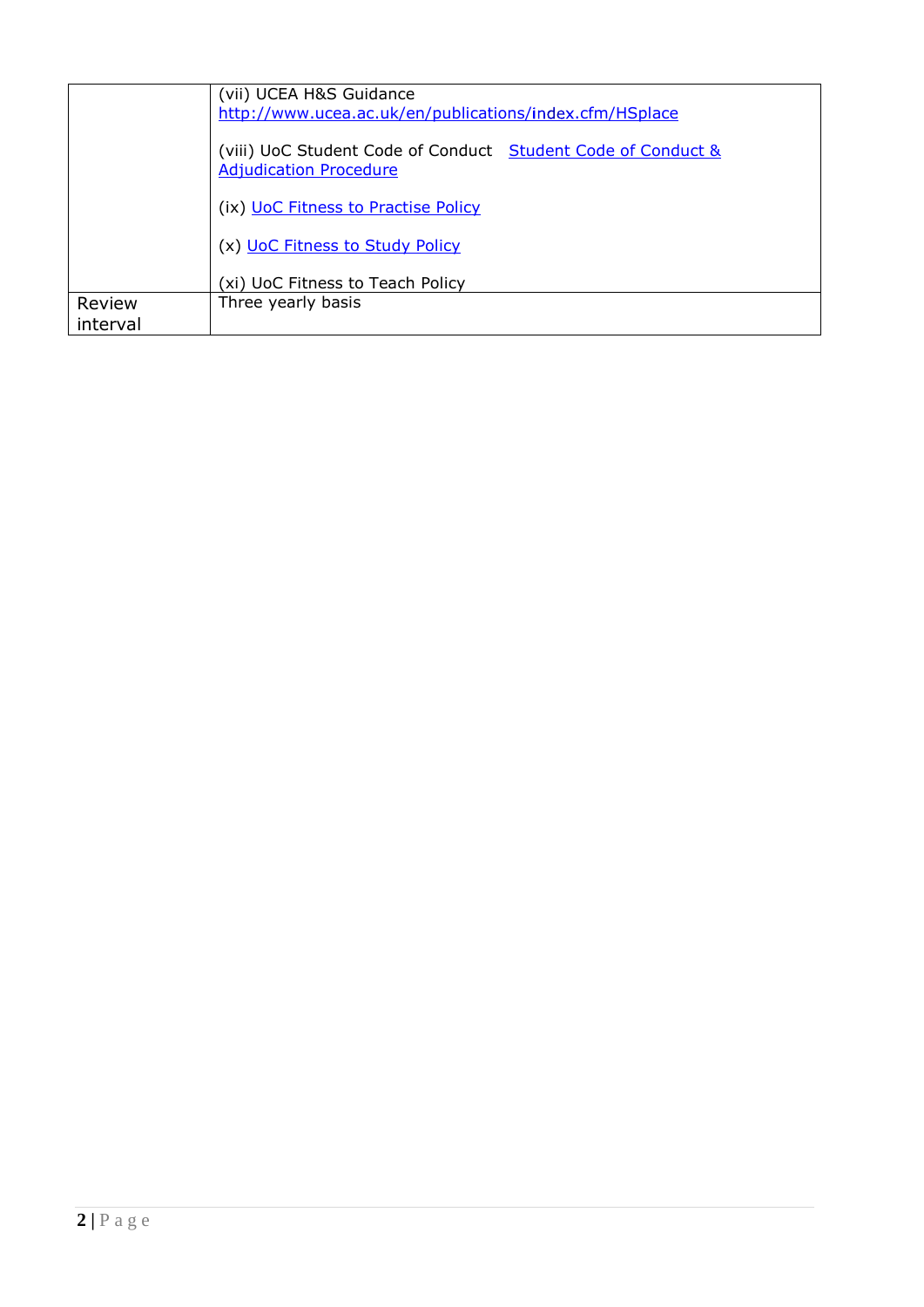### **1. Introduction**

The University of Cumbria is committed to offering learning opportunities that enhance the student experience and that strengthen partnerships and our profile and reputation. To achieve this, in many areas the University has placement learning as a core component of its programmes. Furthermore, the University's Employability Plan sets out plans to embed an element of placement learning in all programmes. These placement learning experiences are valued as fundamental, and are frequently essential, elements that prepare students for their future work on chosen career pathways and must ensure students have the relevant employability skills and are fit for practice and fit for purpose.

Effective placement learning facilitates the development of core and specialised practical, intellectual and employability skills related to a programme, occupation or profession which is undertaken in the cultural or employment context for that academic discipline; and enhances the application of theory to practice. On many programmes the placement learning is assessed and so ensures that students are fit for practice.

### **2. Aims and Objectives**

### **Aim**

This policy sets out to articulate shared understandings that are relevant to all staff, students and stakeholders in regard to expectations, responsibilities and quality assurance of placements whilst reflecting the contexts of local, regional, national & international placement experiences. The policy also seeks to assure compliance with relevant sections of the UK Quality Code, in particular Chapters B3 and B10.

### **Objectives**

The policy is intended to:

- Provide an over-arching framework for placement learning.
- Support compliance with UK Quality Code.
- Establish a set of high level principles applicable to all University placement settings, recognising that more detailed procedures may be developed within Departments and individual programmes reflecting the varied nature of specific placement activities and individual PSRB requirements.
- Identify and benchmark best practice across the institution.

#### **3. Scope**

This policy relates to all University of Cumbria placement provision. It applies to all University staff and students involved in placement learning opportunities as defined below regardless of whether placements are arranged by the University, by students themselves or are constituted by the student employer.

### **4. Definitions**

For the purpose of the Policy, 'placement' refers to a period of work experience, either paid or unpaid:

- Which is undertaken as an integral part of the student's programme
- Where the student is enrolled at the institution during this period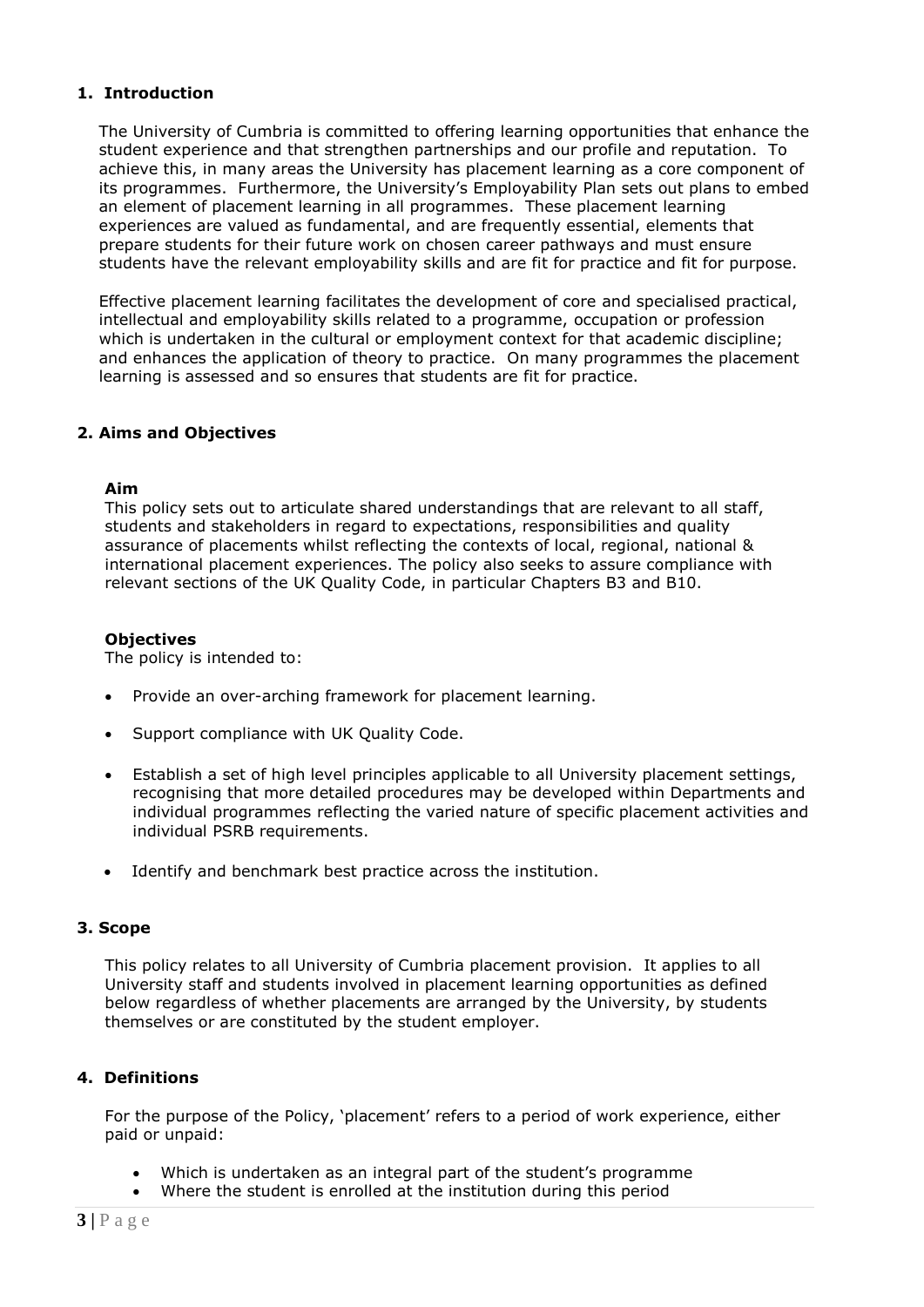Where there is the transfer of direct day to day supervision of the student to a third party

[Adapted from the UCEA (2009) definition]

### **5. Policy Principles**

#### **5.1 Establishment of areas as suitable placement experiences**

- 5.1.1. Departments must, through University procedures for programme development, approval and review, provide evidence that placement learning provides every student with an equal and effective opportunity to achieve the placement learning approved at validation.
- 5.1.2 Departments must ensure that appropriate staffing is committed to the identification, the development and delivery of placement learning.
- 5.1.3 Departments must ensure a risk-based approach is undertaken to programmes comprising a placement element.
- 5.1.4 Departments must ensure that there are procedures in place for the termination of any placement learning opportunities where the need arises.
- 5.1.5 Departments must ensure that all partners providing placement learning opportunities are fully aware of their related and specific responsibilities with regard to: the provision of appropriate learning opportunities, the health and safety and the duty of care to the students and accident or incident reporting and, where delegated by the University, any assessment of the student(s) and this must be captured in written agreements.
- 5.1.6 The appropriate agreement must be in place BEFORE students attend for placement. The Department is responsible for maintaining records of placement venues and reviewing the awareness of and commitment to health and safety of the placement provider.
- 5.1.7 Where placement learning takes place outside the UK students must be registered with the International Development Office.
- 5.1.8 The placement provider bears primary responsibility for the health and safety of the student whilst on placement and for ensuring that significant risks are appropriately controlled. Due to the diverse nature of placements, University staff may not possess sufficient information or expertise to make a valid assessment of the Health and Safety risks which may exist or arise during a placement and therefore cannot make a direct assessment of Health and Safety risks associated with individual student placements. However, programme staff must consider written evidence (\*) detailed by the provider relating to their awareness of and commitment to Health and Safety issues prior to the approval of the placement.

*(\*This may be information in the public domain, e.g. published on an organisation's website)* 

- 5.1.9 Risk assessments **must** be undertaken by Programme Staff **prior** to permission being given for the student to study abroad (whether elective or summative). It is recommended that the following six health and safety factors applicable to all placements are considered in the risk assessment and review process:
	- Work
	- Travel and transportation
	- Location and/or region
	- General/environmental health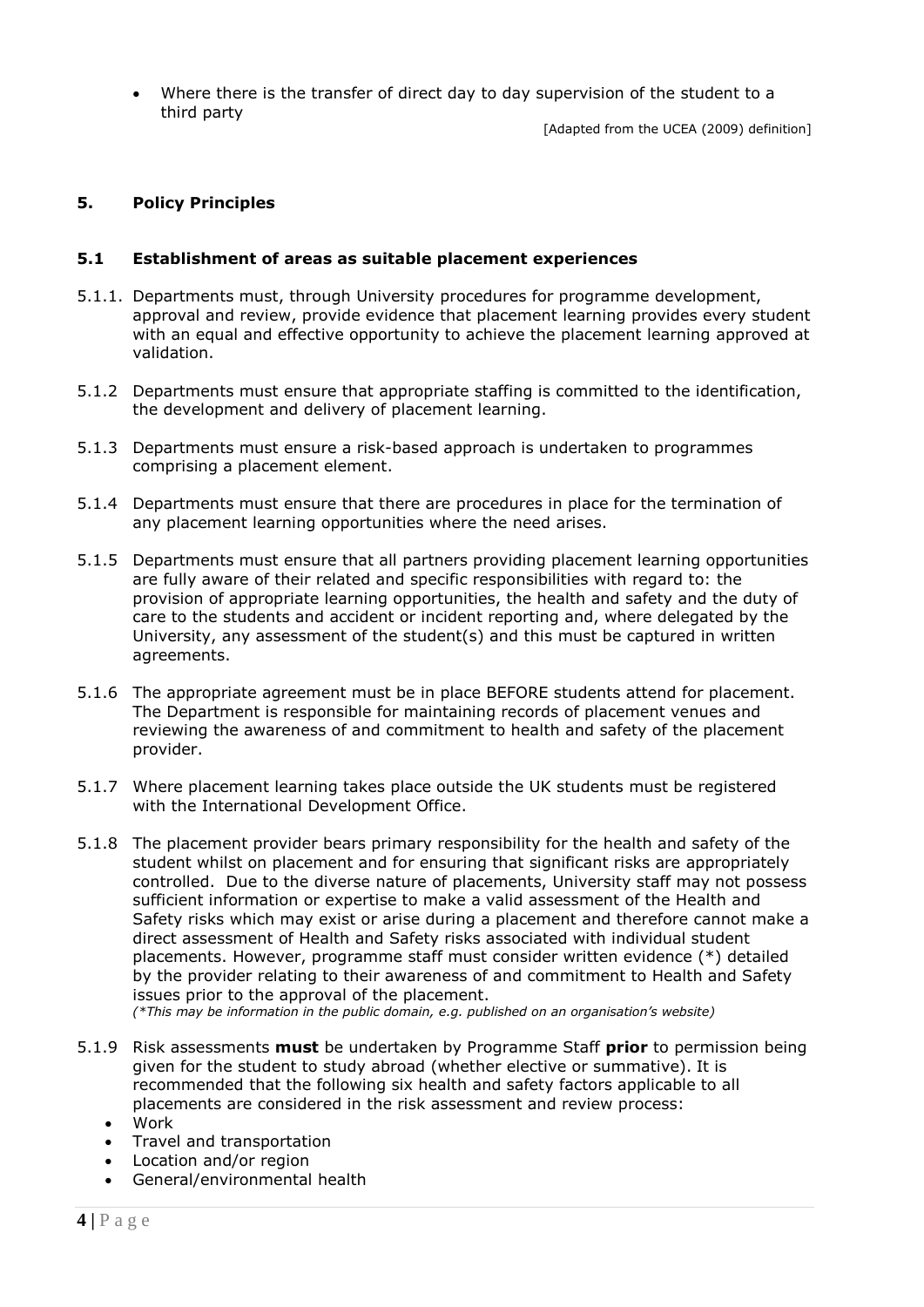- Individual student
- Insurance limitations

 The risk assessment and review process involves considering the placement, the placement provider, and the specific student group in terms of each of the six factors above.

 The University Risk Assessment Form for placement activity can be found on the University's Health & Safety webpage: [https://www.cumbria.ac.uk/about/organisation/professional-services/facilities](https://www.cumbria.ac.uk/about/organisation/professional-services/facilities-management/health-and-safety/)[management/health-and-safety/](https://www.cumbria.ac.uk/about/organisation/professional-services/facilities-management/health-and-safety/)

5.1.10 Departments must comply with the University's Safeguarding Policy and ensure compliance with Disclosure and Barring Service (DBS) and Home Office requirements where appropriate.

### **5.2 Preparation of students for placement experiences**

- 5.2.1 Every student must be provided with clear and current information that specifies the learning opportunities and support available to them whilst on placement.
- 5.2.2 All students must be provided with appropriate and timely information, support and guidance prior to, throughout and following their periods of placement learning.
- 5.2.3 Students must be in a position to understand the risks to their health and safety associated with the placements and make informed judgements.
- 5.2.4 Information relating to placement travel allowances and other expenses will be available in the relevant Placement Handbook provided to students and on the course page of the website.
- 5.2.5 Where students have notified the university of disabilities / specific learning disabilities and have in place individual action plans, these will be shared by the university with the relevant placement provider. The agreements covered within 5.2 and 5.3 and other sections of this policy will be supplemented with the details of agreed and appropriate reasonable adjustments. It is recommended that the supplementary information covers the operational aspects of any additional travel needs, disability awareness, risk assessments, emergency egress, support, provision of non-medical help support and where necessary staff supervision, as they pertain to individually identified and assessed needs.

### **5.3 Principles of Student Support**

- 5.3.1 Departments will be required to have in place a Placement Handbook for relevant programmes.
- 5.3.2 Departments must provide information to students regarding the level and amount of guidance and support, both academic and / or personal, available to them during placement learning, how they can access it, who will be providing it, the frequency that such support may be available and who to contact in the case of an emergency. Students will be provided with clear guidance on action to take if they have a concern in their Placement Handbook.
- 5.3.3 Departments must ensure that placement learning partners have effective measures in place to monitor and assure the proficiency of their staff involved in the support of the relevant placement learning. In particular, the following should be considered: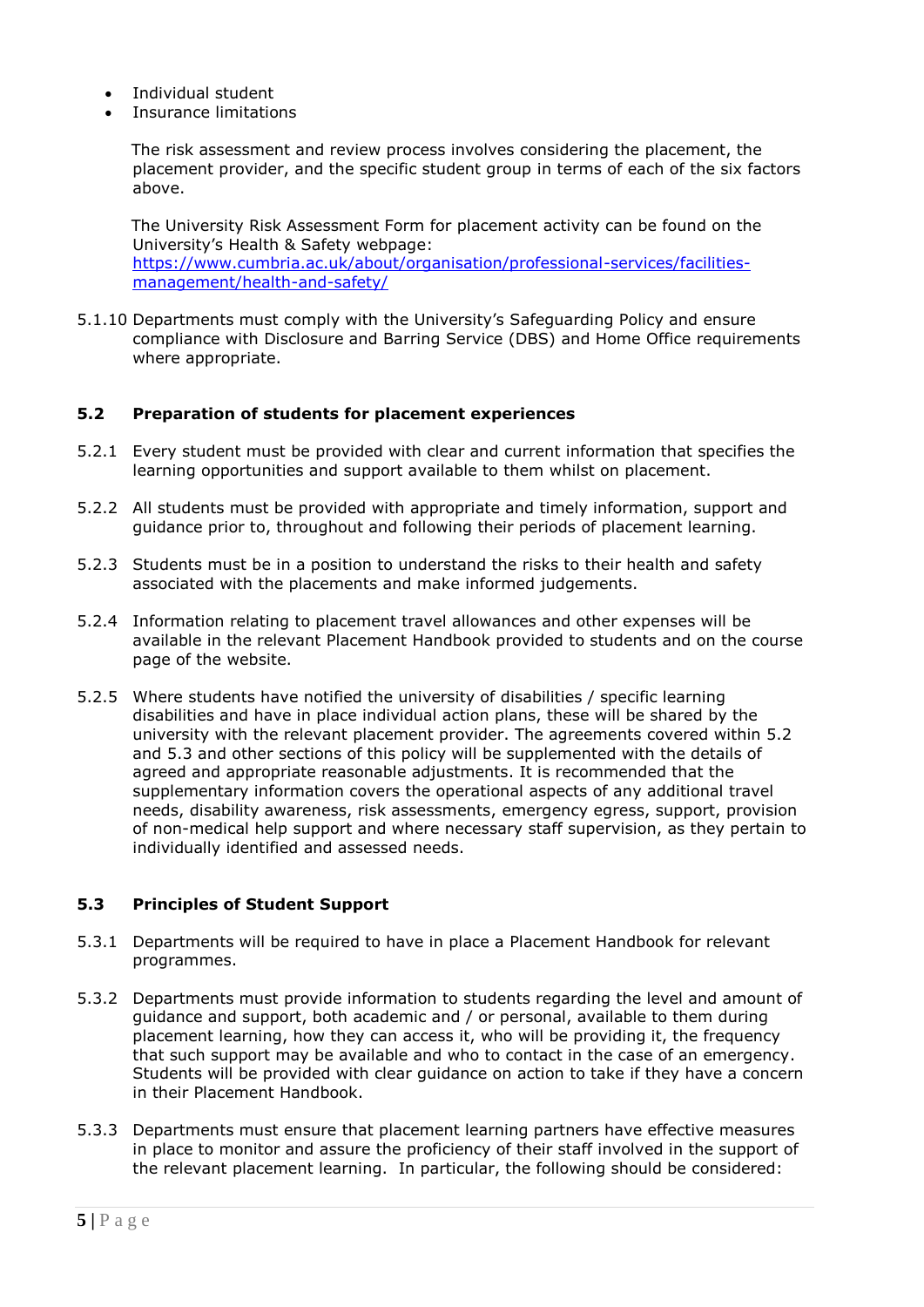- Who supports the students if the placement partner is not involved in providing a mentor or supervisor
- What qualifications are required / established for staff involved in providing a mentor or supervisor role
- What training development and support (initial and ongoing) is provided and/or required
- 5.3.4 Departments must ensure that students and placement learning partners are provided with appropriate and timely information prior to, throughout and following the students' placement learning. Full details of the information to be provided to students is listed in the Placement Handbook.

### **5.4 Quality Assurance and Enhancement of Placement Learning Environments**

- 5.4.1 Placement activity is monitored and reviewed through the University's annual monitoring processes (AER). The Placement Handbook will detail the mechanisms for evaluating the programme.
- 5.4.2 Departments must ensure arrangements for securing, monitoring, and reviewing placement learning environments are in place, are effective and are reviewed regularly.

#### **5.5 Equality, Diversity and Inclusion (with particular reference to disability & reasonable adjustments) and Equality Assessment Statements**

- 5.5.1 Departments must comply with the University's Single Equality Scheme and Equality Objectives and implement the Equality Act within its practices.
- 5.5.2 Programme staff must liaise with the Disability/ SpLD Manager /Team, and Occupational Health if necessary, to ensure that reasonable adjustments are made, as appropriate.

### **5.6 Data Protection and Records Management**

5.6.1 Departments must comply with the University's Data Protection Act procedures to ensure that data is held securely, is not disclosed unlawfully and is destroyed when no longer needed whilst also ensuring that PSRB requirements with regard to Fitness to Practise are met.

### **6. Responsibilities**

### 6.1 The **University of Cumbria** shall:

- Provide the student with information on general health and safety prior to placement
- Provide additional support and guidance for students with additional support needs
- Maintain within the Department, a central database/register of students on placement
- Inform the placement provider of the University of Cumbria's expectations of them in regard to health and safety
- Work with the placement provider to share student individual disability action plans and to deliver any necessary reasonable adjustments
- Request from the placement provider written confirmation of their health and safety and insurance arrangements and act upon any concerns on receipt
- Notify the University of Cumbria's International Office of any placements that are being undertaken outside the United Kingdom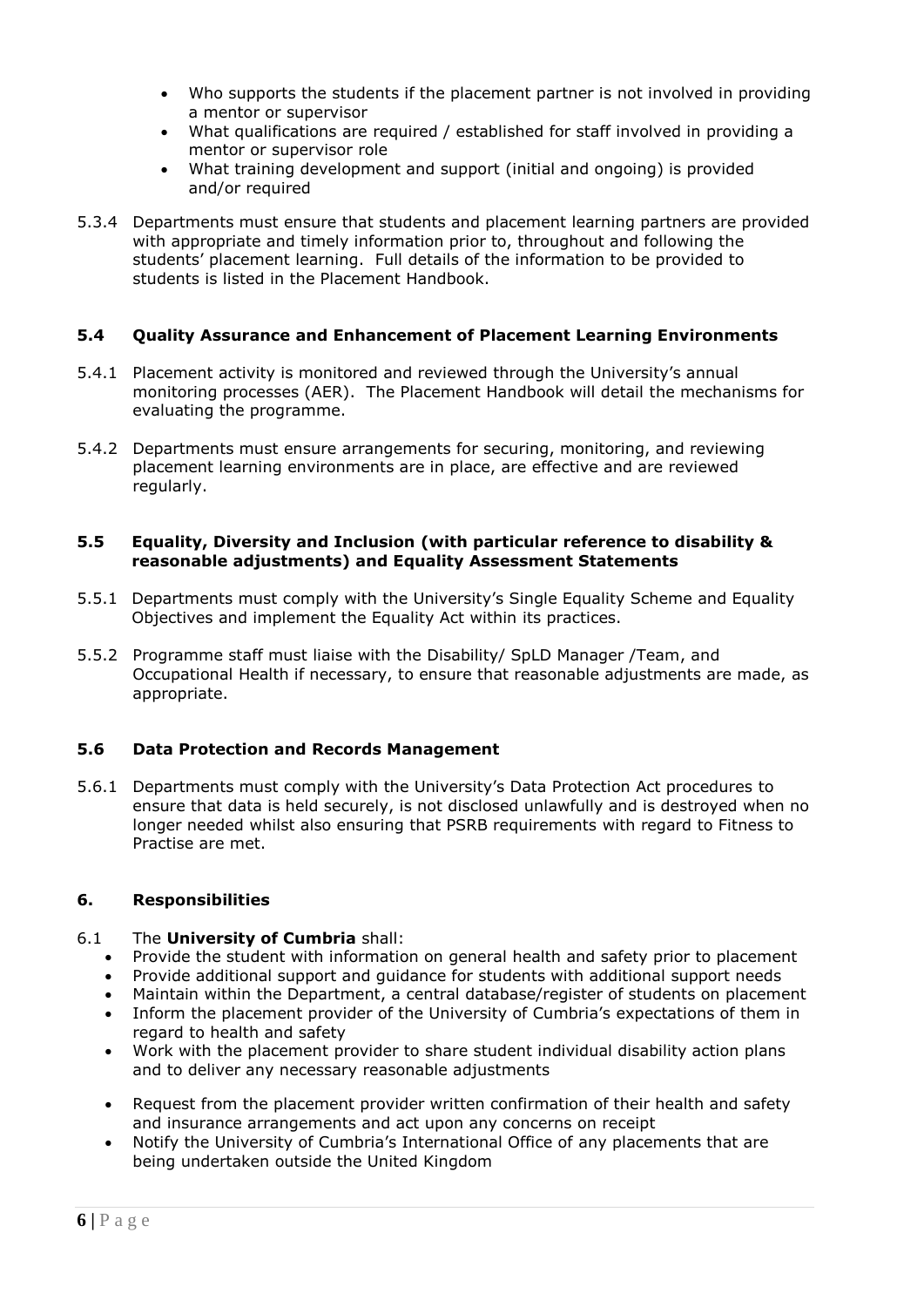### 6.2 The **Placement Provider** shall:

- Confirm in writing or electronically their health and safety arrangements as requested by the University of Cumbria
- Inform the University of Cumbria of any basic competencies that they require the student to have attained to be able to undertake the placement. These would include competencies associated with any requirements of individual professional, statutory or regulatory bodies (PSRB)
- Plan the work or study programme and associated health and safety training to be undertaken by the student
- Provide the student with a full and clear induction to the organisation and its working practices, including health and safety arrangements
- Comply with health and safety legislation
- Report to the University of Cumbria any serious incidents or accidents involving the student, or breaches of discipline by the student

#### 6.3 The **student** shall:

- Attend pre-placement briefing sessions and familiarise themselves with the information provided
- Inform the University of Cumbria of any personal factors that may affect the level of risk or require adjustments
- Abide by the placement provider's health and safety requirements, policies and procedures
- Carry out the work programme specified by the placement provider
- Inform the placement provider of any health concerns or disability that may require adjustments
- Report any concerns about health and safety at their placement to the placement provider
- Report any incident or accident in which they are involved and any health and safety concerns that are not addressed by the placement provider to the University of Cumbria

### **7. Risk Management Statement**

Failure to comply with this policy could have implications in the following areas:

- i. Academic Regulations & Procedures and Processes
- ii. QAA
- iii. Health & Safety
- iv. Finances
- v. Student Progression
- vi. National Student Survey
- vii. External Monitoring e.g. Ofsted, NMC, NHS

This policy mitigates the following risks in the University's Risk Register.

- SE1: We fail to improve our student experience
- PS1: Our academic and business systems and processes do not serve the needs of the business